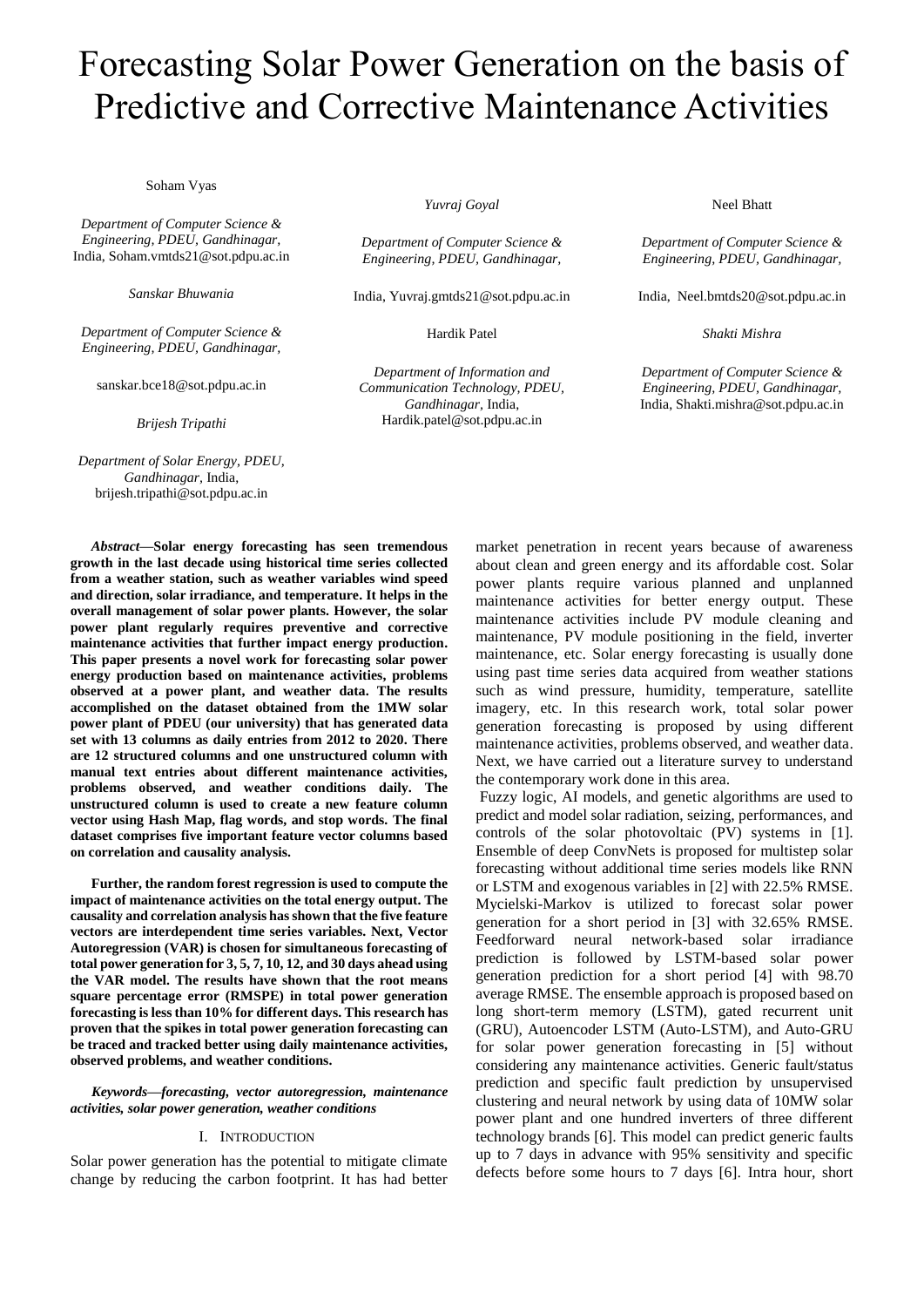term, medium term, long term, ramp forecasting, and load forecasting are proposed for renewable EnergyEnergy like wind and solar EnergyEnergy [7]. Solar power generation is reduced by 17.4% per month because of dust on solar collectors [8]. Day-ahead forecasting of 1MW solar power plant output is proposed in the American Southwest with 10.3% to 14% RMSE [9]. Solar power generation is forecast using different neural network models like LSTM, MLP, LRNN, feedforward, ARMA, ARIMA, SARIMA, and 3640 hours of data for a 20MW power plant [10]. Six-hour-ahead solar power forecasting is proposed using an autoregressive forecasting model at residential and medium voltage substation levels [11]. The autoregressive model of [11] claims 8% to 10% improvements in results. Two-stage probabilistic solar power forecasting is proposed in [12], the first stage is used to predict solar irradiance, and the second stage is used to predict solar power. The model of [12] results in minimum loss and the highest daily profit in the energy market. A robust auto encoder-gated recurrent unit (AE-GRU) model is used to forecast solar power generation for 24 h, 48 h, and 15 days [13]. Sparsity promoting LASSO-VAR structures are proposed and fitted with alternating direction method of multipliers (ADMM), 1hour and 15-minute resolution for solar power forecasting in [14]. The LASSO-VAR model of [14] improves 11% in the forecasting. The probabilistic solar power forecasting is proposed and compared with the autoregressive method in [15], which results in RMSE of 8% to 12%. A nonlinear autoregressive neural network with an exogenous input model is proposed with Levenberg-Marquardt, Bayesian regularization, scaled conjugate gradient, and Broyden-Fletcher-Goldfarb-Shanno (BFGS) algorithms for solar power forecasting over NIGERIA [16]. The models of [16] result in RMSE values ranging from  $0.162$  to  $0.544$  W/m<sup>2</sup>. Five-minute-ahead forecasts are produced and evaluated using point and probabilistic forecast skill scores and calibration using sparse vector autoregression for 22 wind farms in Australia [17]. The LASSO vector autoregression model is proposed for very short-term wind power forecasting [18]. A vector autoregression weather model is proposed for electricity supply and demand modeling with six hours ahead forecasting with less RMSE [19]. Graph-convolutional long short-term memory (GCLSTM) and the graph-convolutional transformer (GCTrafo), named two novel graph neural network models, are proposed for multi-site photovoltaic power forecasting with 12.6% and 13.6% NRMSE respectively [20]. The following sections are data set preprocessing, methodology, results and analysis, conclusions, and future work.

## II. DATA SET PREPROCESSING

Pandit Deendayal Energy University (PDEU), Gandhinagar, and Gujarat Energy Research and Management Institute (GERMI) set up a 1 MW Solar Power plant in 2012. The dataset obtained from this solar power plant has been used for this work from 2012-to 2020. This dataset has daily entries of 13 columns from 2012 to 2020. The solar plant consists of five sets of PV modules. Three out of these five sets are "poly-crystalline" based, and each has the capacity of approximately 250KW. The remaining two PV modules are "thin-film amorphous silicon" and "Concentrate Photovoltaic" based with capacities of approximately 250

KW and 15 KW, respectively. There are four sets of PV modules, and each set has approximately a 250KW capacity. The fifth set of PV modules has approximately a 15KW capacity. The dataset has five columns for power generation from five sets of PV modules and the other columns are "date", "Total power generation (KWH)", "aggregate meter reading (KWH)", "difference", "Seeds data (KWH)", "insolation", "PR  $(\%)$ " and "any issues/problems observed". As discussed above, there are 13 columns in this data set, and it is semi-structured because the last column, "any issues/problems observed," has text data that includes daywise manually entered weather information, maintenance issues, grid failure, module cleaning information, etc. from 2012 to 2020. The first and most important research challenge is to create the different features from the last column, "any issues/problems observed ."This research challenge was addressed by creating a nested hash map with different rules. The key contains the possible feature label as a text, and the value is a 2-dimensional array. One array has words representing the maintenance issues, a problem observed, or weather conditions. The second array has to stop words that prevent overlapping and duplication of the maintenance issues or problems observed or weather conditions. Each key is the new feature (maintenance or problem observed or weather condition) column, and the value is tokenized as one of the new features is present on a particular day. New feature vectors are created with labels from the column "any issues/problems observed ."Now, each new feature column vector label value one is replaced by its percentage of the occurrence. New feature vectors created are "Grid Failure", "Inverter Failure", "Module Cleaning", "Rainy Day", "No Module Cleaning", "Transformer Replacement and Maintenance", "Cable and Fuse Maintenance", "Plant Shutdown,", "Internet", "Battery", "Cloudy day", "Module Cleaning by Rain" by using the above approach. There are only five columns, "Total generation (KWH)", "Grid Failure", "Inverter Failure", "Module Cleaning", and "Cloudy," in the final dataset based on the correlation and causality analysis. Vector autoregression (VAR) model is selected for simultaneous forecasting of total power generation and new features because they are inter-dependant time series data.

## III. METHODOLOGY

In this paper, solar power generation is forecasted using maintenance activities. It is novel work, and there is not much research done on this topic. The power generation prediction is formulated as a regression problem to understand the usage of maintenance issues. The labels of processed datasets have been used to feed the regression model, and the future maintenance variable has been considered test data. Random Forest Regression is applied to this data set, and it has been observed that the maintenance issues can be used as variables to forecast the power generation.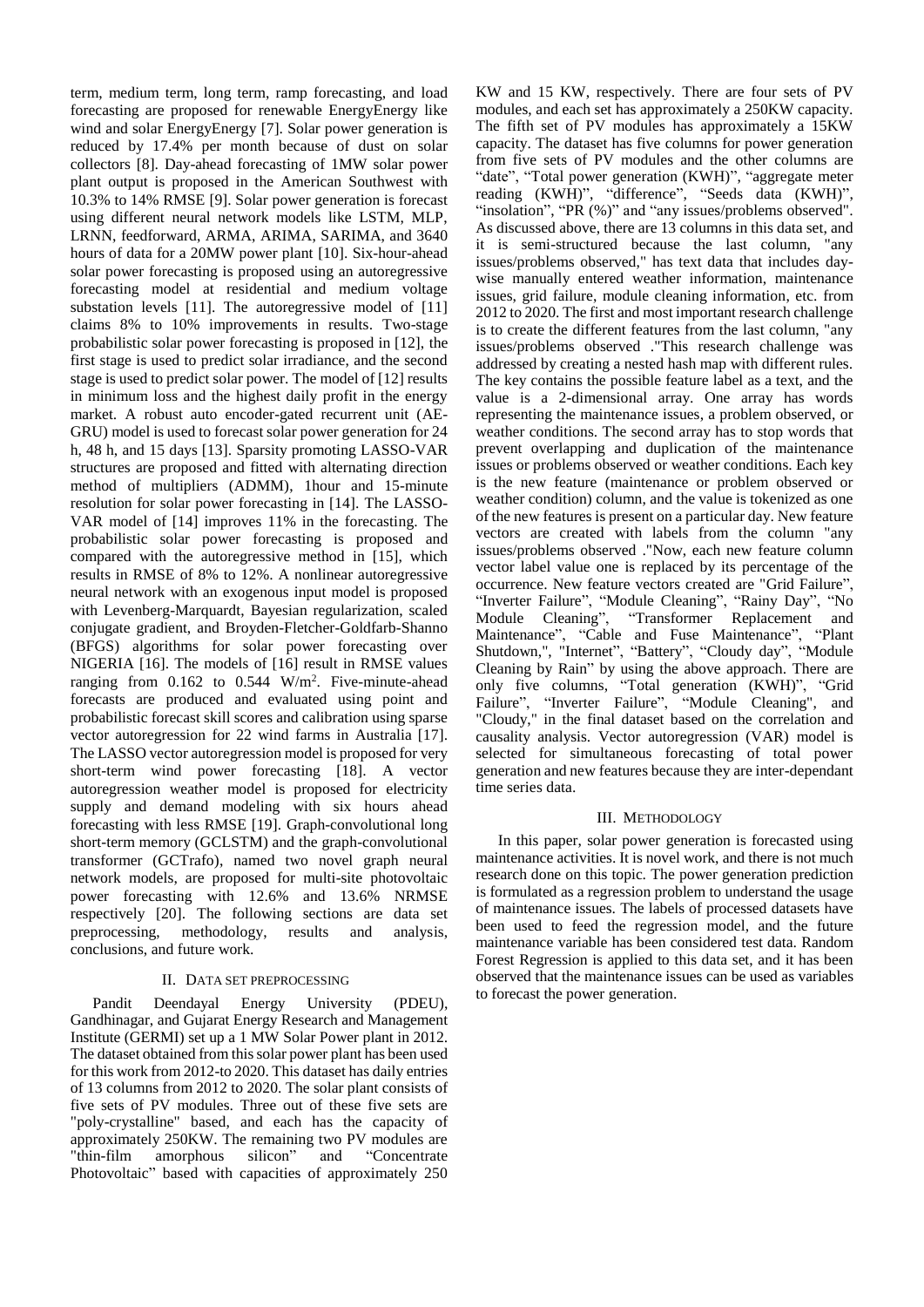

Fig. 1 Regression Model using Random Forest Regressor

#### *Vector Autoregression*

VAR models are used for multivariate time series. The VAR models consider each variable as a linear function of past lags of itself and past lags of the other variables. Five variables <Total Generation (KWH), Grid failure, Inverter Failure, Module Cleaning, and Cloudy > have been considered and modeled as a system of equations with one equation per variable in time series. Let us consider if we have two variables (Time series),  $Y_1$  and  $Y_2$ , and we need to forecast the values of these variables at a time (t). To calculate  $Y_1(t)$ , VAR will use the past values of both  $Y_1$  and  $Y_2$ . Likewise, to compute  $Y_2(t)$ , the past values of both  $Y_1$  and  $Y_2$  are used. For example, the system of equations for a VAR model with twotime series (variables  $Y_1$  and  $Y_2$ ) is as follows:

$$
Y_{1,t} = \alpha_1 + \beta_{11,1} Y_{1,t-1} + \beta_{12,1} Y_{2,t-1} + \varepsilon_{1,t}
$$
  
\n
$$
Y_{2,t} = \alpha_2 + \beta_{21,1} Y_{1,t-1} + \beta_{22,1} Y_{2,t-1} + \varepsilon_{2,t}
$$
 (1)

The vector autoregressive model of order one is denoted as VAR (1). Similarly, in a VAR (2) model, the lag two values for all variables are added to the right sides of the equations. In the case of five Y-variables (or time series), there would be ten predictors on the right side of each equation, five lag one term and five lag two terms. For a VAR (p) model, the first p lags of each variable in the system would be used as regression predictors for each variable. As per equation (1), the data follows stationarity and the causality test. In a causality test, the data follows the interconnected time series dependencies. Akaike information criterion (AIC) is the model  $M_k$  with dimension k is defined as where L  $(M_k)$  is the likelihood corresponding to the model  $M_k$ . The first term in AIC is twice the negative log-likelihood, which turns out to be the residual sum of squares corresponding to the model  $M_k$ for the linear regression model with a Gaussian likelihood [21]. AIC has been computed using data before forecasting, and optimal AIC was derived for the specific lag days to fit the VAR. After checking the model with acquired lag day, the coefficient matrix is computed for each equation. Here five variables are used for the endogenous attribute. Forecasting results with multiple periods of days will give us an understanding of how power generation varies and the probability of the various spikes. Our equation has coefficients for years and tries to forecast with the help of lag days. It will become our return value, and the result will be separated into multiple scenarios.

## IV. RESULTS AND ANALYSIS

The VAR model is given to understand the effect of different days on total power generation forecasting results for different days.



Fig.2 Three days ahead of total power generation forecasting by using the VAR model

As shown in fig.2, the RMSPE, RMSE, and MAE are 3.38%, 130.414, and 118.249, respectively, for three days ahead of total power generation forecasting.



Fig.3 Five days ahead total power generation forecasting by using the VAR model

As shown in fig.3, the RMSPE, RMSE, and MAE are 5.52%, 206.331, and 183.795, respectively, for five days ahead of total power generation forecasting.



Fig.4 Seven days ahead total power generation forecasting by using the VAR model

As shown in fig.4, the RMSPE, RMSE, and MAE are 6.27%, 253.774, and 207.842, respectively, for seven days ahead of total power generation forecasting.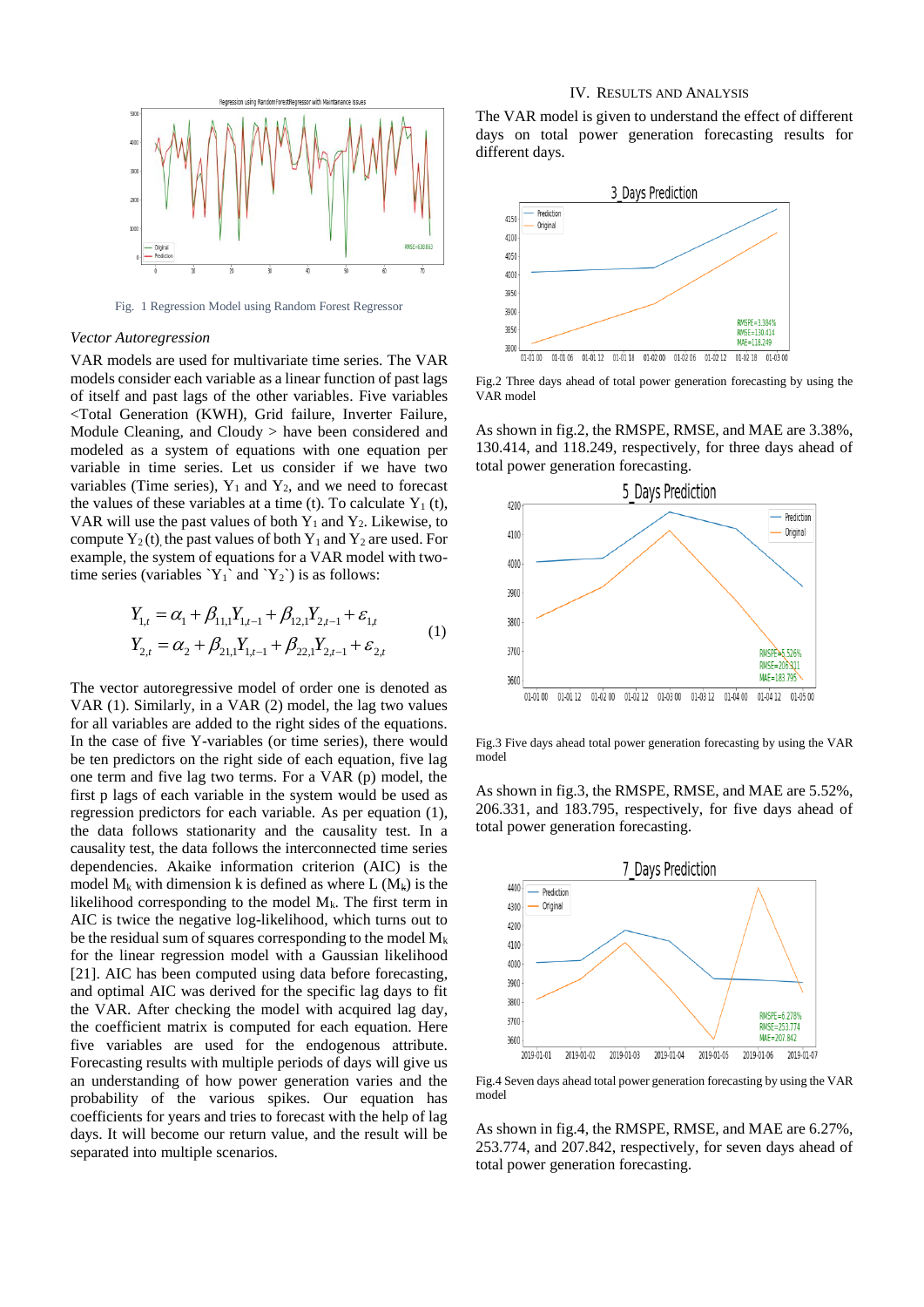

Fig.5 Ten days ahead total power generation forecasting by using the VAR model

As shown in fig.5, the RMSPE, RMSE, and MAE are 5.91%, 235.562, and 187.288, respectively, for ten days ahead of total power generation forecasting.



Fig.6 Twelve days ahead total power generation forecasting by using the VAR model

As shown in fig.6, the RMSPE, RMSE, and MAE are 5.49%, 218.91, and 169.183, respectively, for 12 days ahead of total power generation forecasting.



Fig.7 Thirty days ahead total power generation forecasting by using the VAR model

As shown in fig.7, the RMSPE, RMSE, and MAE are 9.59%, 394.128, and 309.921, respectively, for 30 days ahead of total power generation forecasting.

TABLE I. RMSPE, RMSE, AND MAE IN TOTAL POWER GENERATION FORECASTING FOR DIFFERENT DAYS.

| Days | <b>RMSPE</b> | <b>RMSE</b> | <b>MAE</b> |
|------|--------------|-------------|------------|
|      | 3.38         | 130.414     | 118.249    |

| 5  | 5.52 | 206.331 | 183.795 |
|----|------|---------|---------|
|    | 6.27 | 253.744 | 207.842 |
| 10 | 5.91 | 235.562 | 187.288 |
| 12 | 5.49 | 218.91  | 169.183 |
| 30 | 9.59 | 394.128 | 309.921 |

As shown by figures 2 to 7, the VAR model can predict almost all power generation spikes, which is the most crucial point of this research. The total power generation spikes are due to different maintenance activities, problems, and weather conditions. The real power generation forecasting error is lowest three days ahead of forecasting. Table I shows that the error in total power generation forecasting is less than 10% for different days. VAR model can forecast all the new features "Grid Failure", "Inverter Failure", "Module Cleaning", "Rainy Day", "No Module Cleaning", "Transformer Replacement," and "Maintenance", "Cable and Fuse Maintenance", "Plant Shutdown", "Internet", "Battery", "Cloudy day", "Module Cleaning by Rain" and "total power generation" because all these are interdependent time series.

#### V. CONCLUSIONS

The research work in the paper presents the forecasting of total power generation based on various maintenance activities carried out in solar power plants. Scheduled maintenance activities in the power plant impact energy production. This work involves transforming the unstructured dataset into structured form with twelve new feature vectors using HashMap, flag words, and stop words. Further, Random Forest Regressor is used to analyze the impact of maintenance activities on forecasting total power generation. The same outcome has shown that the total power generation prediction is perfect because of the maintenance activities. The maintenance activities are not available for forecasting, so maintenance activities should be predicted before the total power generation forecasting. Vector Auto Regression-based model is used for forecasting multivariate time-series considering five variables "Total Power Generation (KWH)", "Grid Failure", "Inverter Failure", "Module Cleaning", and "Cloudy". VAR can forecast total power generation along with forecasting four maintenance activities. The three days ahead total power generation forecasting has the lowest error compared to other results. Total power generation forecasting is implemented in two stages in the literature review. The first stage predicts solar irradiance or maintenance activities, problems, and weather conditions, and the second stage is total power generation forecasting. In this research work, forecasting of solar power generation and maintenance activities, problems, and weather conditions are all done simultaneously.

### VI. FUTURE WORK

In the future, this work shall be extended by comparing the total power generation forecasting using different models and the inclusion of two essential feature vectors, "solar irradiance" and "insolation," in the current VAR model for solar power generation forecasting. It is also planned to forecast the solar power generation for an individual set of